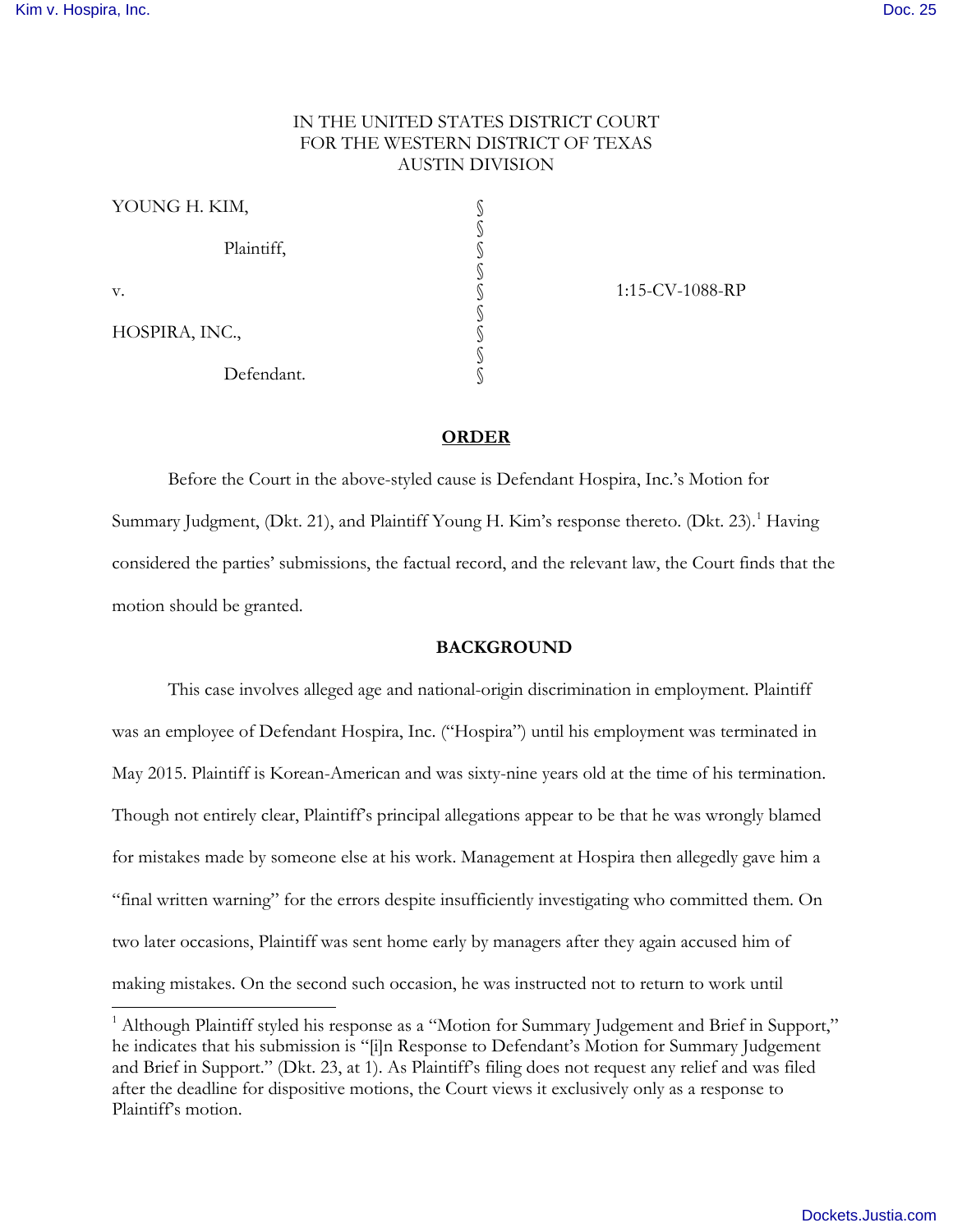requested by Hospira. It appears he was not asked to return to work before his employment was terminated on or around May 15, 2015. Plaintiff alleges that the real reasons for his termination were his age and national origin, in violation of federal law prohibiting age and national-origin discrimination in employment.<sup>[2](#page-1-0)</sup>

Hospira filed its motion for summary judgment on May 4, 2017. It argues that Plaintiff lacks evidence to establish a *prima facie* case of discrimination and that he also lacks evidence suggesting that Hospira's reasons for his terminations were pretextual. Plaintiff responded on May 17, 2017, generally denying certain arguments put forth by Hospira. Plaintiff attached no evidence to his filing.

## **LEGAL STANDARD**

Summary judgment is appropriate under Rule 56 of the Federal Rules of Civil Procedure only "if the movant shows there is no genuine dispute as to any material fact and that the movant is entitled to judgment as a matter of law." Fed. R. Civ. P. 56(a). A dispute is genuine only if the evidence is such that a reasonable jury could return a verdict for the nonmoving party. *Anderson v. Liberty Lobby, Inc.*, 477 U.S. 242, 254 (1986). "A fact issue is 'material' if its resolution could affect the outcome of the action." *Poole v. City of Shreveport*, 691 F.3d 624, 627 (5th Cir. 2012).

 The party moving for summary judgment bears the initial burden of "informing the district court of the basis for its motion, and identifying those portions of [the record] which it believes demonstrate the absence of a genuine issue of material fact." *Celotex Corp. v. Catrett*, 477 U.S. 317, 323 (1986). "[T]he moving party may [also] meet its burden by simply pointing to an absence of evidence to support the nonmoving party's case." *Boudreaux v. Swift Transp. Co*., 402 F.3d 536, 544 (5th Cir. 2005). The burden then shifts to the nonmoving party to establish the existence of a genuine issue for trial. *Matsushita Elec. Indus. Co., Ltd. v. Zenith Radio Corp.*, 475 U.S. 574, 585–87

 $\overline{a}$ 

<span id="page-1-0"></span><sup>&</sup>lt;sup>2</sup> Although Plaintiff checked a box indicating that the Hospira agents had harassed him, his allegations in this respect are limited to the adverse employment actions taken against them. Accordingly, the Court views the allegations as supporting Plaintiff's age and national-origin discrimination claims rather than as raising a distinct claim.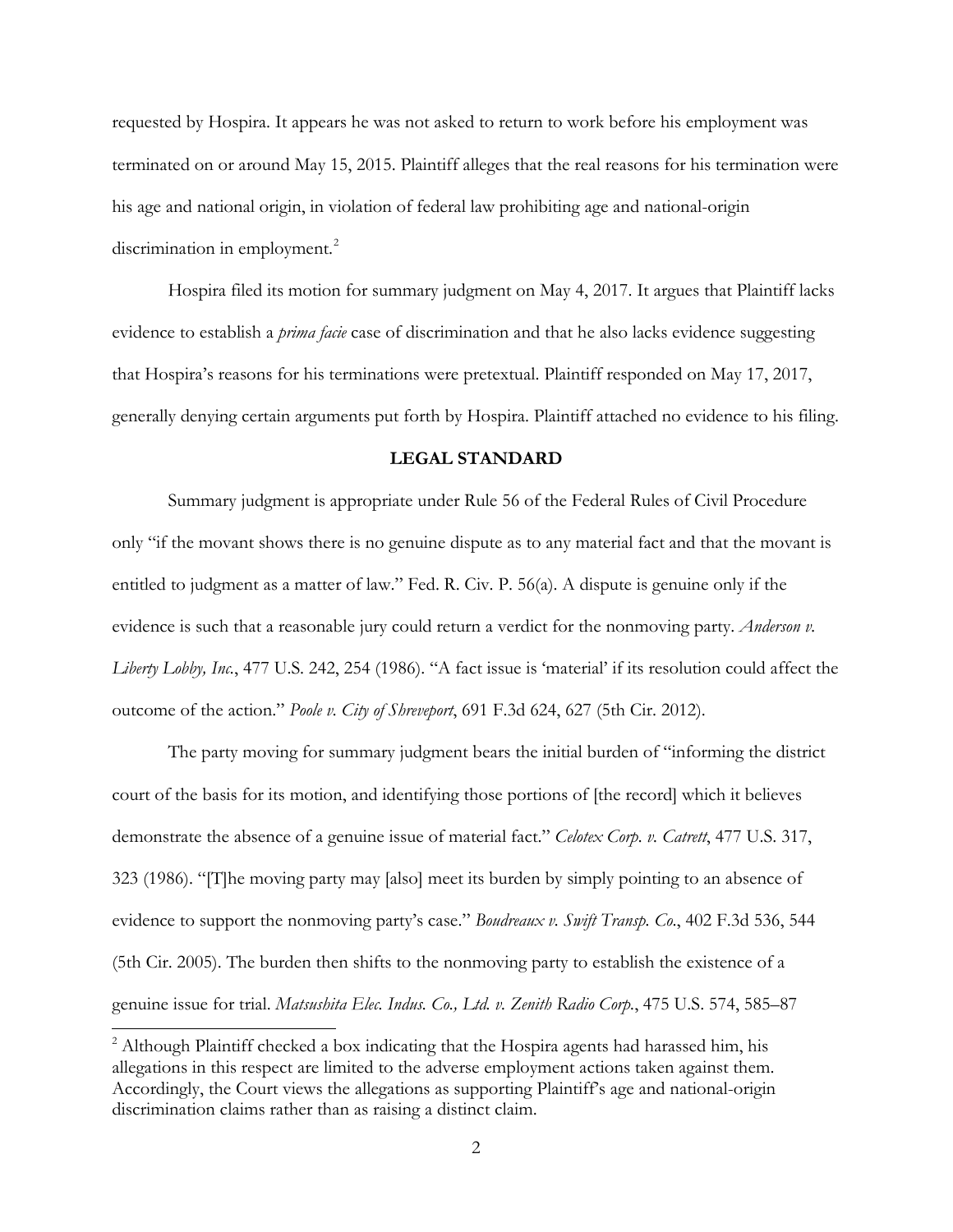(1986); *Wise v. E.I. Dupont de Nemours & Co.*, 58 F.3d 193, 195 (5th Cir. 1995). After the non-movant has been given the opportunity to raise a genuine factual issue, if no reasonable juror could find for the non-movant, summary judgment will be granted. *Miss. River Basin Alliance v. Westphal,* 230 F.3d 170, 175 (5th Cir. 2000). The court will view the summary judgment evidence in the light most favorable to the non-movant. *Rosado v. Deters*, 5 F.3d 119, 123 (5th Cir. 1993).

### **DISCUSSION**

In cases like the present one, where a plaintiff relies on circumstantial evidence to substantiate an employment discrimination claim, courts employ the burden-shifting framework set out in *McDonnell Douglas Corp. v. Green*, 411 U.S. 792 (1973). *Sandstad v. CB Richard Ellis, Inc.*, 309 F.3d 893, 896 (5th Cir. 2002). Under this framework, the plaintiff bears the initial burden of establishing a prima *facie case* of discrimination. *Machinchick v. PB Power, Inc.*, 389 F.3d 345, 350 (5th Cir. 2005). The elements of the plaintiff's *prima facie* case may vary depending on the circumstances. *Reed v. Neopost USA, Inc.*, 701 F.3d 434, 439 (5th Cir. 2012). Once the plaintiff makes this initial showing, the burden of production shifts to the employer to show that it had a legitimate and non-discriminatory reason for the adverse employment action. *Id.* The burden then shifts back to the plaintiff to make an ultimate showing of discrimination by establishing either (1) that the employer's stated reason was a pretext for discrimination, or (2) that the employer's reason, while true, was only one reason for the adverse action, with discrimination remaining a "motivating factor." *Black v. Pan Am. Labs., L.L.C.*, 646 F.3d 254, 259 (5th Cir. 2011).

Hospira argues that Plaintiff has no evidence to establish a *prima facie* case of discrimination or that its legitimate, non-discriminatory reason for terminating Plaintiff's employment was pretextual. The Court will consider each of Plaintiff's two claims in turn.

3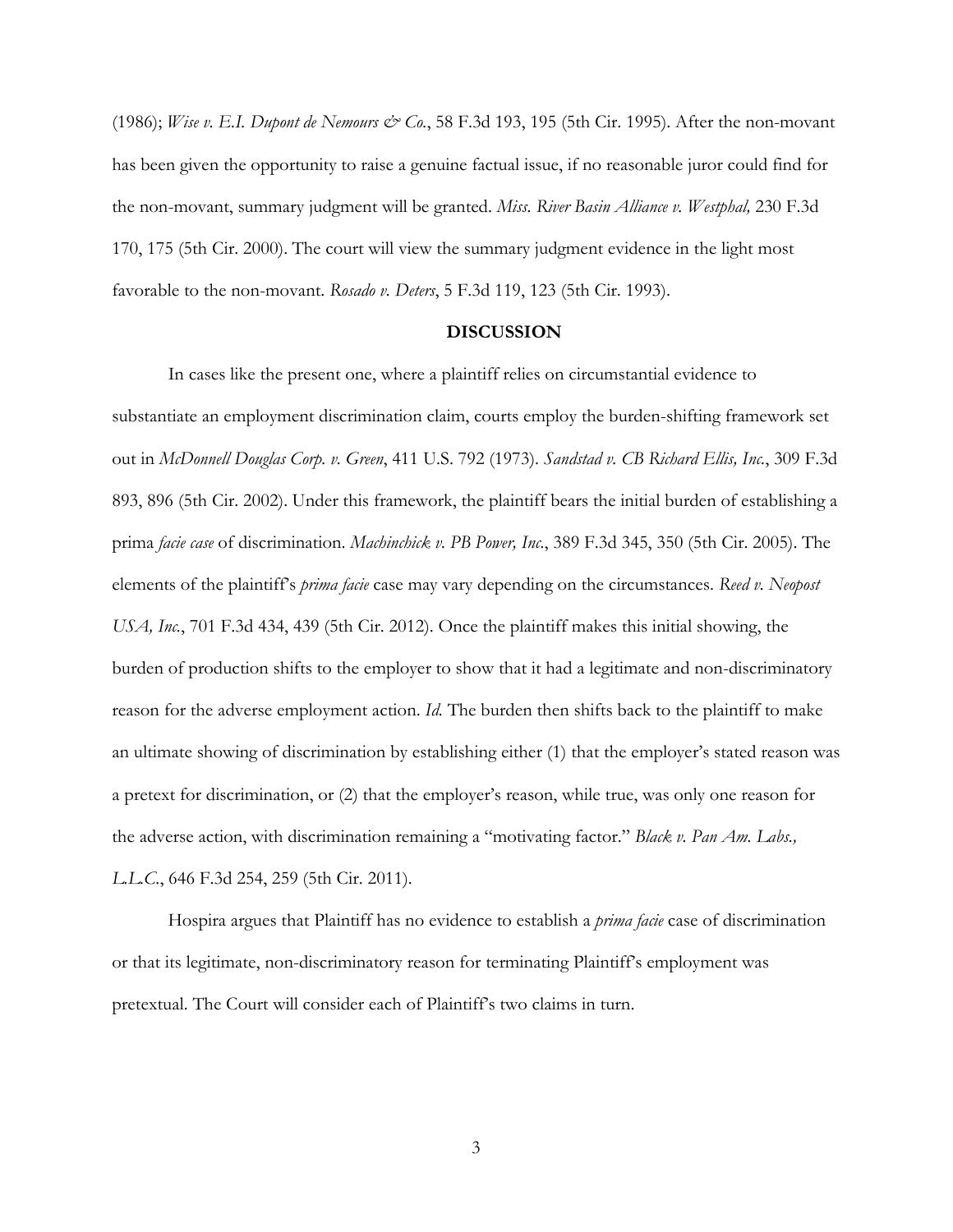#### **1. Age Discrimination**

 To make a prima facie showing of discrimination in violation of the Age Discrimination in Employment Act, 29 U.S.C. § 621 *et seq.*, the plaintiff must show: (1) that he was discharged; (2) he was qualified for the position at issue; (3) he was within the protected class at the time of discharge; and (4) he was either (i) replaced by someone outside the protected class; (ii) replaced by someone younger, or (iii) otherwise discharged because of his age. *Machinchick*, 398 F.3d at 350.

 Hospira asserts that Plaintiff has no evidence to substantiate the fourth element. Plaintiff has not alleged—or provided evidence to substantiate—that he was replaced by someone younger or otherwise outside the protected class. In fact, he has suggested that he is unaware of Hospira's hiring practices after his termination. (*See* Kim Dep., Dkt. 21-2, at 135:20-23). Additionally, Hospira points to portions of Plaintiff's deposition in which he asserts that he was treated less favorably than younger coworkers but disclaims knowledge of whether their disciplinary histories were similar to his own. (*See id.* at 88:9–89:19). Plaintiff did not respond to this point in Hospira's motion for summary judgment. His response only asserts that he made no mistakes and that Hospira's management failed to follow its own policies prior to his termination.

 A plaintiff may establish the fourth element of his *prima facie* case of age discrimination by showing disparate treatment. *Berquist v. Wash. Mut. Bank*, 500 F.3d 344, 353 (5th Cir. 2007). However, to do so, the plaintiff must present a comparator employee that is similarly situated to him. *Hoffman v. Baylor Health Care Sys.*, 597 F. App'x 231, 235 (5th Cir. 2015). This generally requires the plaintiff to show that the disparate treatment of the comparator employee happened under "nearly identical" circumstances. *Berquist*, 500 F.3d at 353. "The employment actions being compared will be deemed to have been taken under nearly identical circumstances when the employees being compared held the same job or responsibilities, shared the same supervisor . . . and

4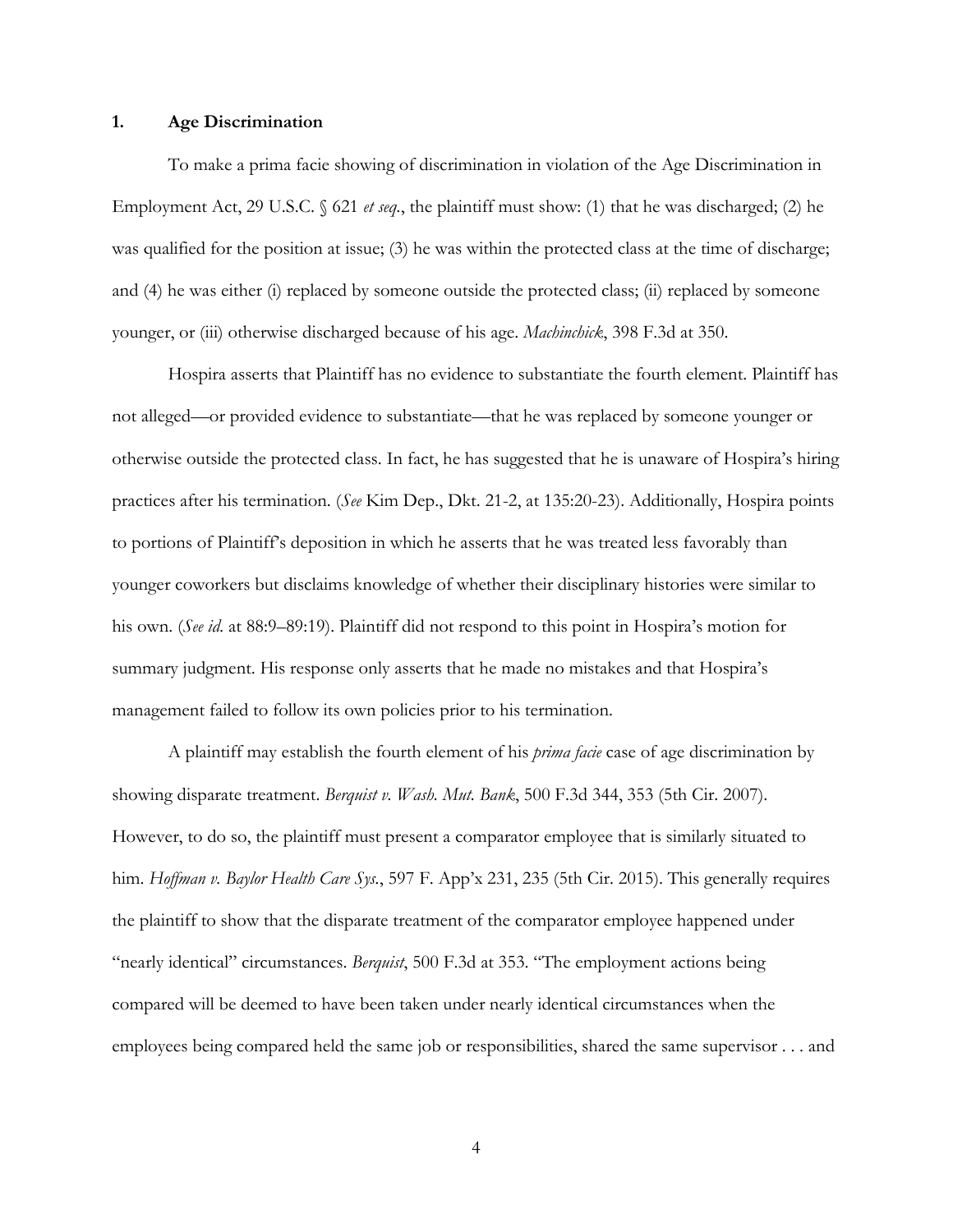have essentially comparable violation histories." *Lee v. Kan. City S. Ry. Co.*, 574 F.3d 253, 260 (5th Cir. 2009).

Plaintiff has offered three employees as comparators: George Griggs, Binh Mach, and Trung Pharm-Dang. Plaintiff believes that these employees are younger than he is—in their forties or fifties—and he asserts that only he was sent home or terminated for the mistakes at issue. However, though the record suggests that these individuals had similar responsibilities and supervisors, Plaintiff admittedly lacks evidence that any of these employees had a substantially similar disciplinary history. (Kim Dep., Dkt 21-2, at 89:11-19). Without such evidence, the Court cannot conclude that these other employees were similarly situated to Plaintiff and therefore the alleged disparate treatment is not probative of a discriminatory motive. *Hoffman*, 597 F. App'x at 235.

Because Plaintiff has put forward no evidence beyond his allegations to establish that he was replaced by a younger employee or was otherwise terminated because of his age, as evidenced by disparate treatment, he has not carried his burden of establishing a *prima facie* case of discrimination. Accordingly, Hospira is entitled to summary judgment on Plaintiff's age discrimination claim.

### **2. National Origin Discrimination**

 In order to establish a *prima facie* case of national-origin discrimination in violation of Title VII of the Civil Rights Act, 42 U.S.C. § 2000e *et seq.*, a plaintiff must show that he was (1) a member of a protected class; (2) qualified for the position he held; (3) subjected to an adverse employment action; and (4) treated differently from others who were similarly situated. *Abarca v. Metro. Transit Auth.*, 404 F.3d 938, 941 (5th Cir. 2005).

 As to this claim, Plaintiff relies on the same allegations that support his age discrimination claim and Hospira attacks Plaintiff's claim on the same basis. More specifically, Plaintiff does not allege that he was replaced by a non-Korean employee but instead asserts that Griggs, Mach, and Pharm-Dang—each believed to be non-Korean—were treated more favorably than he was. Hospira,

5